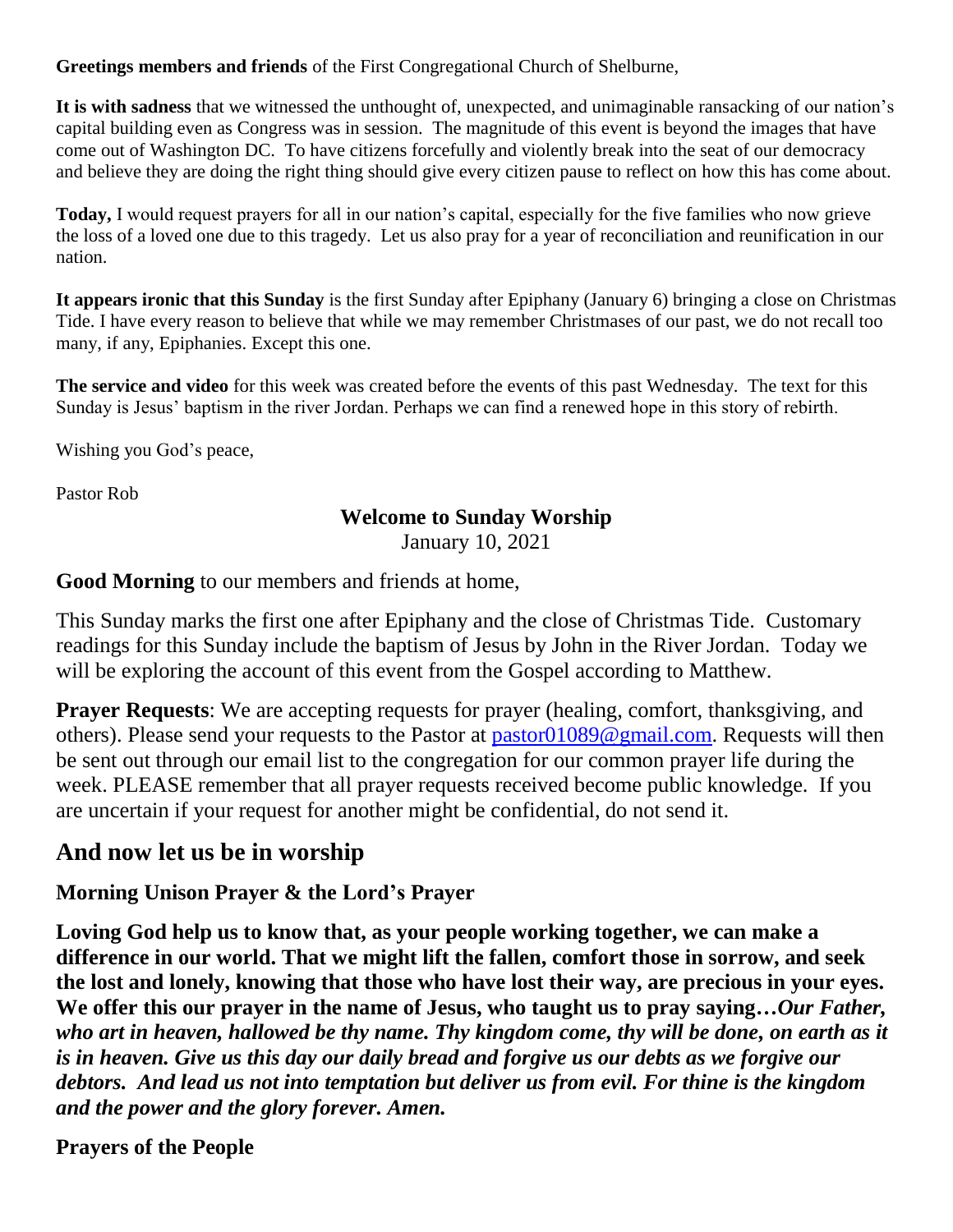Our prayers today focus on Jesus as Emmanuel, God with us. There will be an opportunity for you to offer your own prayers and meditate. Let us now come to God in prayer.

O Come to us, Emmanuel, we, your people long to hear your voice. Come to us in the morning, fresh and new, even when we feel old and worn. Come to us and quicken our hearts, though they be heavy laden and heavily fortified. Come to us and inspire us to make a joyful noise, to sing a new song, to rejoice in your new creation. Come to us, Emmanuel, as you have come to any and to all who yearn for you.

You are with us, Emmanuel, Word that became flesh and blood, who dwelt among us in truth and in grace. You are with us, in the waters of baptism, in the covenant of your table sealed in the bread and the cup, from the heights of the mountain tops of this life, to the valleys of sorrow and despair, you have walked and tasted our life. You are with us, and you walk with any and with all who reach out for your guiding hand.

Rejoice! Before you, we rejoice! Emmanuel, God with us. As you come to us, may we go to others, as you walk with us, may we walk with others, the poor and them that mourn, the faint and overborne, sin sick and sorrow worn that they too will discover you, with them and be healed by you.

You, Lord of Hosts, who has done this, you, who have come to us, you, who are with us, Emmanuel, you, who walk with us every day of the earthly existence, you, Wonderful Counselor, Mighty God, Prince of Peace, hear our prayers, as they rise before you as incense……..(silent prayer and meditation).

In our prayers we come to you, Oh God, and we offer our prayers in the name of the one you have sent, Emmanuel, God with us. Amen

# **Scripture Reading:** Matthew 3:13-17

All four Gospels record the baptism of Jesus by John the Baptist in the river Jordan. The

Gospel according to Matthew brings to us an account of the emergence of Jesus at the River

signaling that the time of preparation for the coming of the Messiah is completed.

Then, Jesus came from Galilee to John at the Jordan, to be baptized by him. John would have prevented him, saying, "*I need to be baptized by you, and do you come to me*?"

But Jesus answered him, "*Let it be so now; for it is proper for us in this way to fulfill all righteousness*."

Then he consented. And when Jesus had been baptized, just as he came up from the water, suddenly the heavens were opened to him and he saw the Spirit of God descending like a dove and alighting on him. And a voice from heaven said,

*"This is my Son, the Beloved, with whom I am well pleased*."

After the reading, you may reflect on this passage and share your thoughts.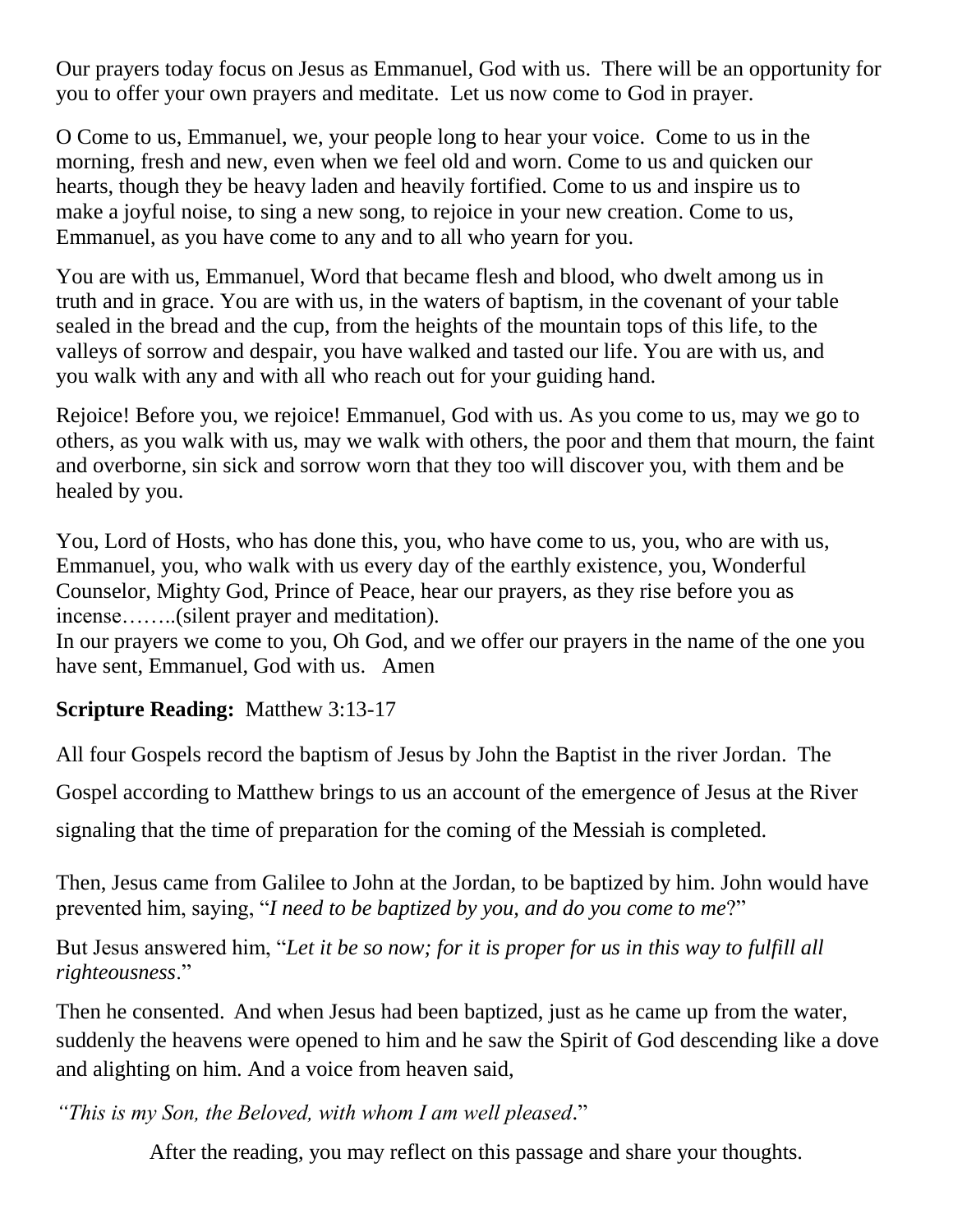There is a set of notes concerning this text for your reflection. The sermon for this text may be seen in this week's video.

#### **Benediction:**

And now, O Lord, May these thy servants depart in peace, having seen thy salvation that thou hast prepared before all people.

And may thy blessings be upon us, both now and forever more,

#### Notes on the text

The story of Jesus being baptized in the Jordan is a familiar one for Christians. We can see this scene from many angles. One perspective concerns expectations. Somewhere in the mid 1970s, I went to a concert at the Civic Center in Minneapolis Minnesota. The featured musician? Dan Fogelberg. He had a wonderful voice, a great band, and any number of hits. My seat was in the first level off the floor and when the lights dimmed the crowd was on its feet. Everyone was clapping and cheering, and then the spotlights hit the stage. There he was! One man. One guitar. One chair and one microphone. That was it. I sat down with a heavy sigh. I had come to see Dan and the band. I had expected to hear the drums, the guitars, the bass, the vocals, and all there was on stage was one man, one guitar, one chair, and one microphone. When John the Baptist knew that Jesus was coming to town, he took to the streets with a vengeance*. Repent*! he cried. *The kingdom of heaven is at hand!*  John proclaimed. And he meant it. People flocked to the River Jordan to confess and be baptized. They wanted to be prepared for the one, the only*,* the Messiah*!* And then, the lights dimmed, the crowds roared. Everyone was clapping and cheering! And then spot-lights hit the riverbank and there he was! One man with a robe and sandals. That was it. No halo. No heavenly host No entourage. Just one man. One man looking to be baptized in the River Jordan with every other tax collector, hooker and sinner in town. *N*ot exactly what the prophets had foretold. Not the messiah everyone was hoping for. This one man was not exactly what John expected either. *What do you mean*? John says, *you want to be baptized? Haven't you been listening? Repent! I have been saying, repent because you are coming! How can you repent to prepare for the coming of yourself?* But Jesus is adamant. I confess I feel sorry for John at the Jordan. He's been working the crowds, day and night. Baptizing in the waters of the Jordan*.* He's all geared up for the show, and then, it's one man. One man who wants to be baptized in the river. That's it. On this level we are introduced to Jesus of Nazareth as God incarnate. It's not enough to tell people the story It's not enough to make the story happen. The word of God incarnate lives the story. Becomes the story. There he is! Standing humbly at the river Jordan to be baptized with every hooker, tax collector and sinner in town simply because he must identify with the very people he has come to save. As the hymn says, "*the poor and them that mourn, the faint and overborne, sin sick and sorrow worn, whom Christ doth heal.*" At the river Jordan, Jesus begins the story of Emmanuel. Jesus is not just God. He is God with us. Some might think this is a fine distinction to make, but others know it is not. In one seminary class a student entered into a conversation concerning the purpose of Christian preaching. *I'm actually a pastor*, he began. *I'm here to finish my degree. When I started preaching, I was convinced the message the people needed to hear was simply God loves you. I preached that almost every Sunday. In some way, the message was: God loves you. And then one day, I got a call to go to the hospital. It was my eight-year-old daughter. She had been riding her bike*